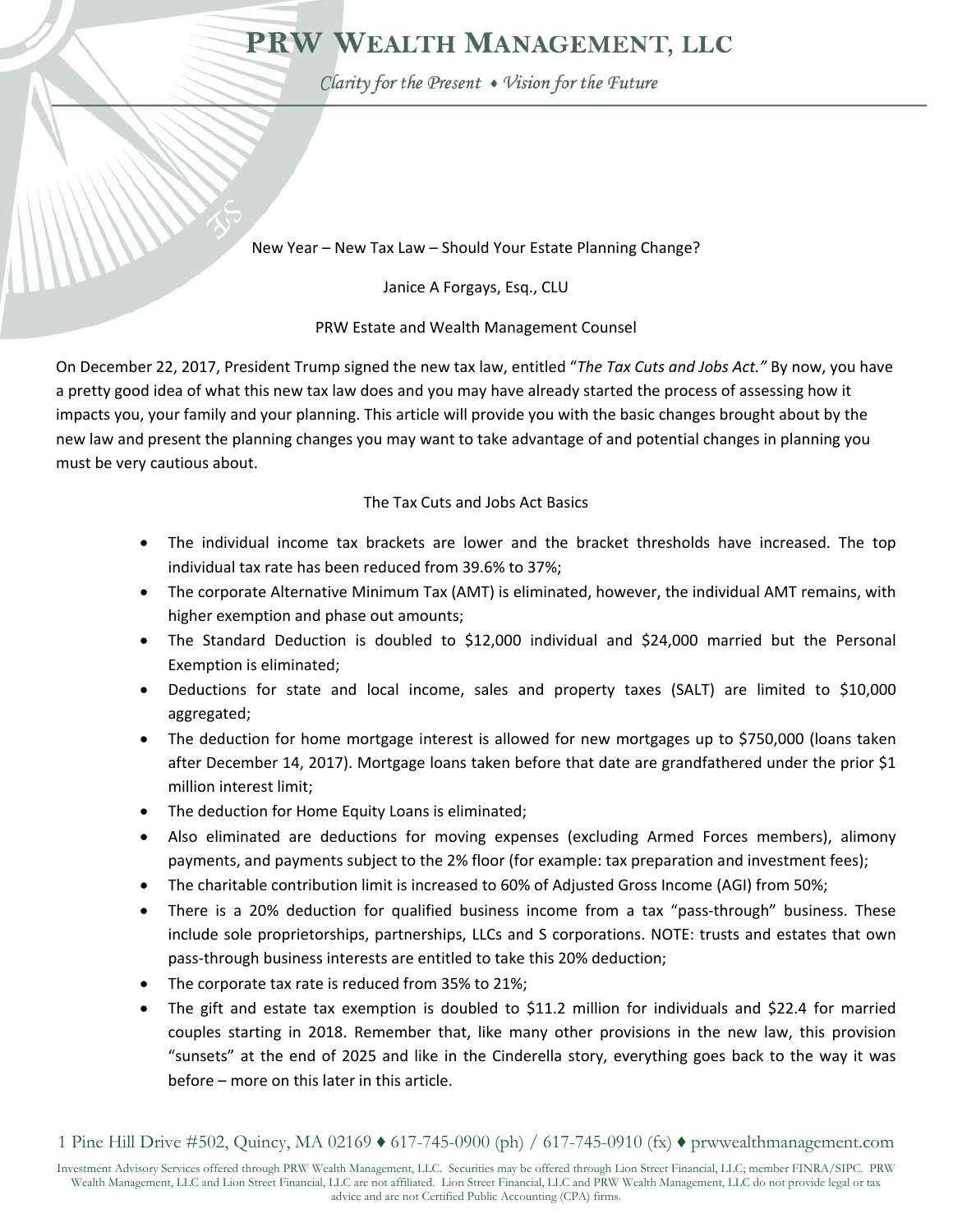- The new gift and estate tax exclusion amounts substantially increase your opportunities to make large lifetime gifts to individuals or trusts free of transfer tax – this makes the acquisition of sufficient life insurance owned by a trust very attractive because tax free gifts to trusts for premiums are limited only by the higher gift and estate tax exclusion amounts.
- You can give more of your adjusted gross income to your chosen charities either directly, through a Donor Advised Fund or a Private Foundation, which increases your charitable deduction amounts (up to 60% of your AGI with a 5 year carry‐forward).
- If you have implemented estate‐freeze planning techniques, including certain types of trusts (for example, Grantor Retained Annuity Trusts or GRATs) or installment sales, you should review these with your estate planning advisors. These strategies may no longer be needed.

## A Cautionary Word

Before you consider any changes to your estate planning, including wills, trusts, charitable giving and life insurance, please consider the following:

- There will be technical changes and rulemaking under the new law that will begin in early 2018 and will continue indefinitely. These activities could substantially change how the law is applied;
- The tax law may be changed or eliminated in the near future. The mid‐term elections of 2018 may change the majority party in Congress and of course, the same applies for the Presidential election in 2020.
- Sunset, Sunset, Sunset. Assuming the election outcomes do not result in a change in the estate tax law, it is not permanent. On January 1, 2026 the gift and estate tax exclusion amount reverts back to the amount in 2017 (\$5.49 million) indexed for inflation. This indexed exclusion amount is estimated to be somewhere between \$6 and \$6.5 million in 2026. This raises the question of what happens if you make large gifts prior to 2026 and pass away sometime after. Will there be a "clawback" of those gifts, bringing them back into your taxable estate, causing you to pay even more in estate taxes than you would have without the new tax law? Under the new law, the Internal Revenue Service can proscribe regulations to address this potential difference in exclusion amounts that can occur over time that will significantly change the amounts that can be transferred free of tax. The burning question is will the IRS address this in time? The bottom line is, we simply don't know.
- Don't forget the State Estate Tax. The new federal law does not change state-imposed estate taxes. If your permanent residence is in one of the following states, you will still be responsible for paying state estate taxes. These states include: Massachusetts, Rhode Island, Connecticut, Vermont, Maine, New York, Maryland, Illinois, Minnesota, Oregon, Washington, Hawaii and the District of Columbia. For example, for those of us fortunate enough to live in Massachusetts, our state estate tax exemption is \$1 million. This means that every dollar in an estate in Massachusetts above \$1 million will be taxed and the top tax rate is 16%. This rate may not appear to be very high but what causes the total tax to be high is the very low exemption amount of \$1 million.
- It is important (and interesting) to note that there have been various forms of federal estate tax dating back to the Stamp Tax enacted in 1797 to fund the potential military conflict with France. The modern federal estate tax was enacted in 1916. Since then, it has been "permanently" repealed 4 times. This shows us that estate tax repeal has never been permanent in the past, even though made into law.
- We encourage you to think about your planning horizon. Whether it is 5,10,20,30 years or more, many, if not most things will change within your horizon, not just tax regimes but your circumstances as well. Good estate

1 Pine Hill Drive #502, Quincy, MA 02169 ♦ 617-745-0900 (ph) / 617-745-0910 (fx) ♦ prwwealthmanagement.com

Investment Advisory Services offered through PRW Wealth Management, LLC. Securities may be offered through Lion Street Financial, LLC; member FINRA/SIPC. PRW Wealth Management, LLC and Lion Street Financial, LLC are not affiliated. Lion Street Financial, LLC and PRW Wealth Management, LLC do not provide legal or tax advice and are not Certified Public Accounting (CPA) firms.